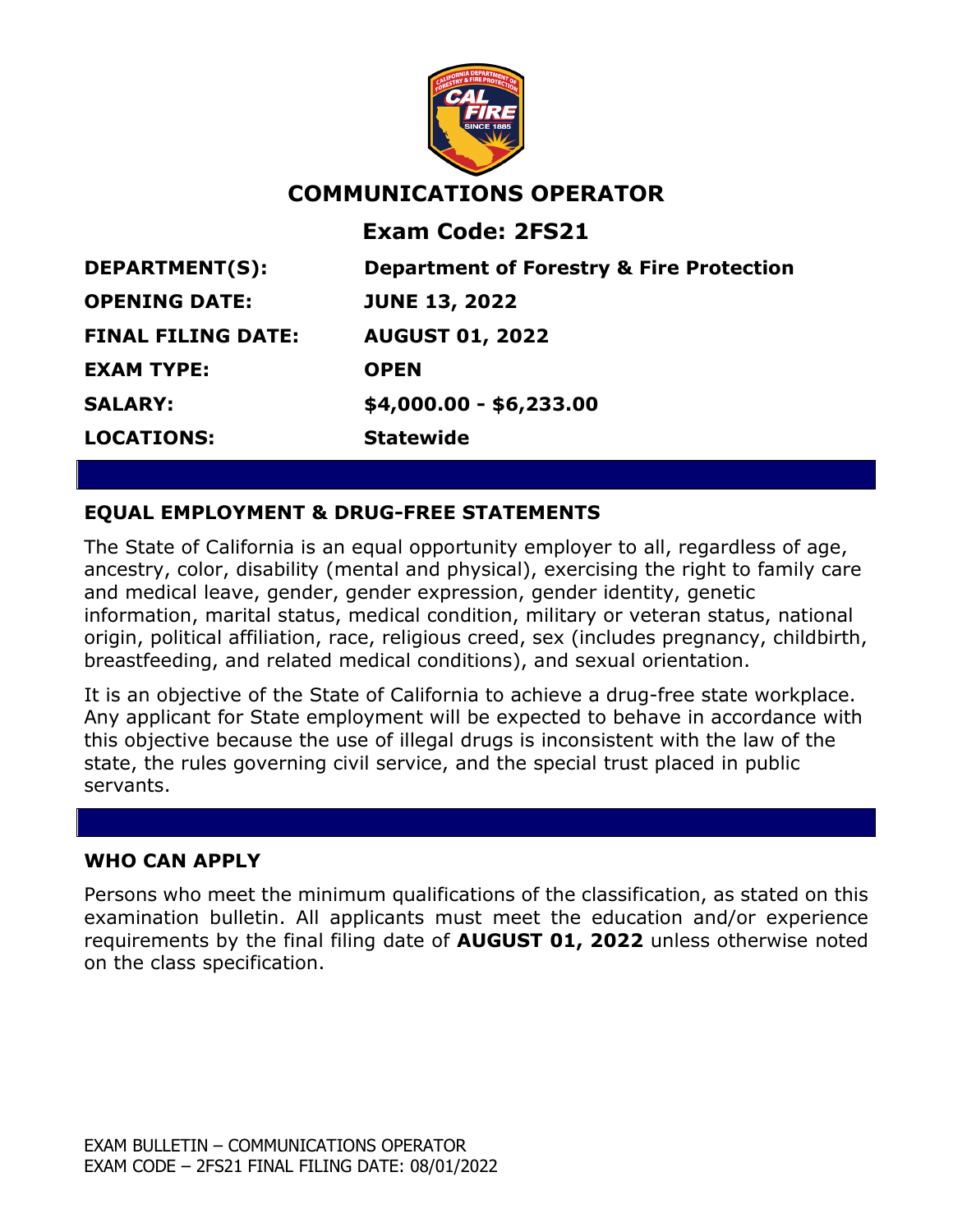## **SPECIAL TESTING ARRANGEMENTS**

If you have a disability and need special testing arrangements, mark the appropriate box on the application and you **MUST** submit the [Accommodation Request Form](https://jobs.ca.gov/pdf/STD679.pdf)  [\(STD. 679\)](https://jobs.ca.gov/pdf/STD679.pdf) with your application. This can also be found on the California Department of Human Resources website.

### **HOW TO APPLY**

To apply for this examination, please complete and return the following:

- [Examination/Employment Application \(STD.678\)](https://jobs.ca.gov/pdf/std678.pdf) This can also be found on the California Department of Human Resources website. *You may submit your application by mail or in person.*
- [Supplemental Questionnaire](https://www.fire.ca.gov/media/etddxial/commopsupplemental.pdf) Please make sure to fill out this form completely and submit it with the Examination/Employment Application (STD.678). Applications submitted without this document may not be accepted into the examination.

#### **SUBMIT BY MAIL OR IN-PERSON:**

Department of Forestry and Fire Protection 710 Riverpoint Court West Sacramento, CA 95605 Examination Unit – (Attn: Daniel Bluford)

## **DO NOT SUBMIT APPLICATIONS VIA E-mail**

Applications postmarked or personally delivered after the final filing date, **August 1, 2022** will not be accepted for any reason.

All applications/resumes must include "from" and "to" employment dates (month/day/year), time base, and applicable civil service class titles. Applications/resumes received without this information will be rejected.

#### **PLEASE NOTE**

*Dates printed on Mobile Bar Codes, such as the Quick Response (QR) Codes available at the USPS, are not considered Postmark dates for the purpose of determining timely filing of an application.*

*If using the United States Postal Service (USPS) for delivery, there is no guarantee that your application will be postmarked and arrive by the final filing date.*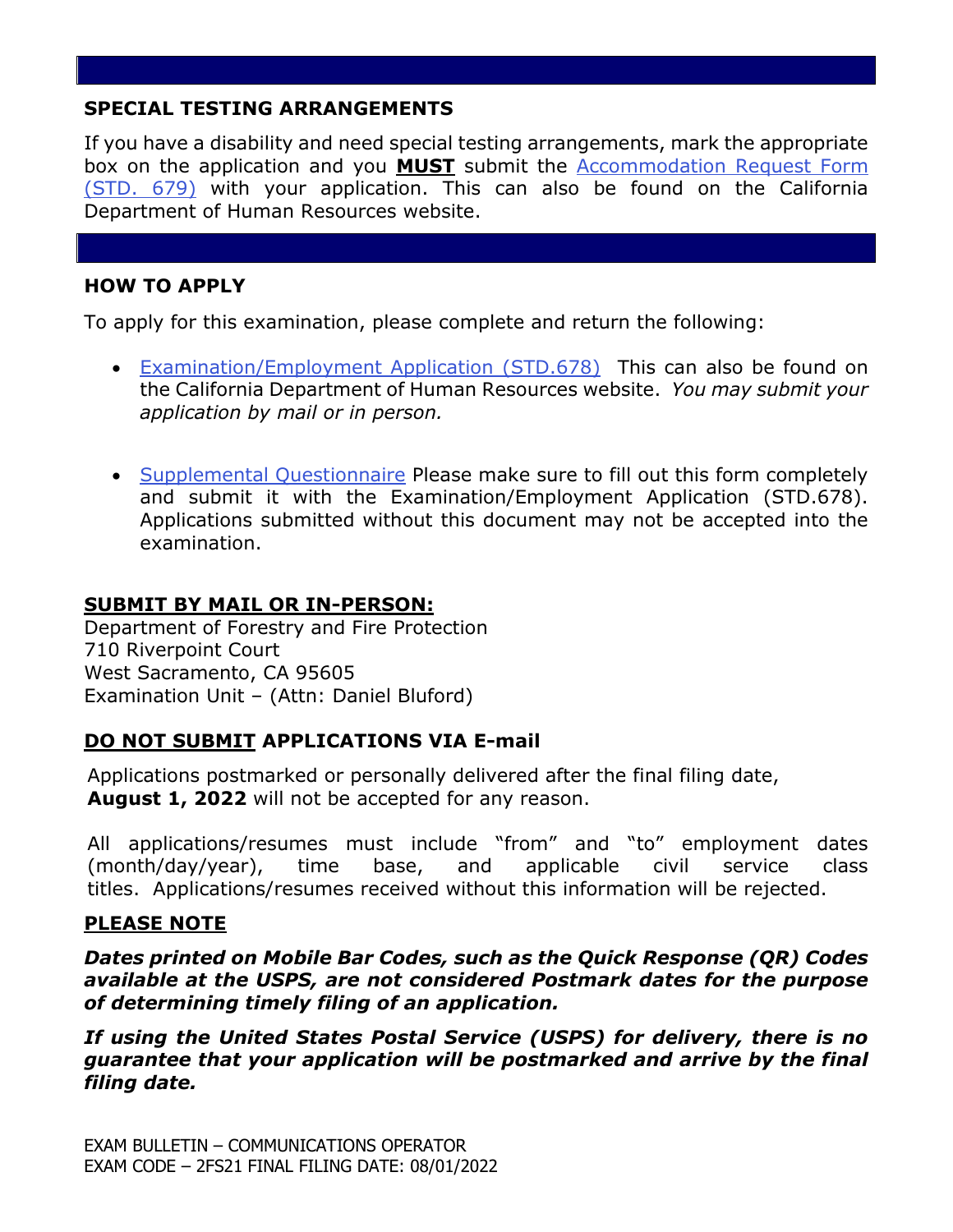*If your application does not have a postmark and arrives after the final filing date, your application will not be accepted into the examination. Therefore, to ensure timely delivery of your application, it is recommended that you use either parcel service, or certified mail. Using one of these options will provide proof the application was sent prior to the final filing date.*

### **EXAMINATION INFORMATION**

To obtain a position on the eligible list, applicants must receive a minimum rating of 70% on the examination. This exam will consist of the following:

### **PERFORMANCE EXAMINATION - WEIGHTED AT 100%**

The performance examination consists of a computer-based test of multi-tasking ability under stress using CRITICALL software. Helpful information about the software can be found at: [CritiCall Test Descriptions.](https://criticall911.com/dispatcher-testing/agencieshr/test-descriptions/) The examination will consist of a performance test weighted 100%.

Candidates will be provided: CritiCall test link.

Candidates will need the following: Access to internet, Keyboard, Mouse, Speakers/Headphones.

It is anticipated performance examination will be held in **September/October 2022**.

More information regarding the examination will be sent to the email address provided on your application.

**\*Please ensure we have the correct email information on file\***

### **CANDIDATES WHO DO NOT COMPLETE THE PERFORMANCE EXAMINATION BEFORE THE TEST LINK EXPIRES WILL BE DISQUALIFIED.**

#### **MINIMUM QUALIFICATIONS**

**Education:** Equivalent to completion of the 12<sup>th</sup> grade,

#### **AND**

#### **EITHER I**

**Experience**: Six months of experience in the California State service performing the duties of a Dispatcher-Clerk,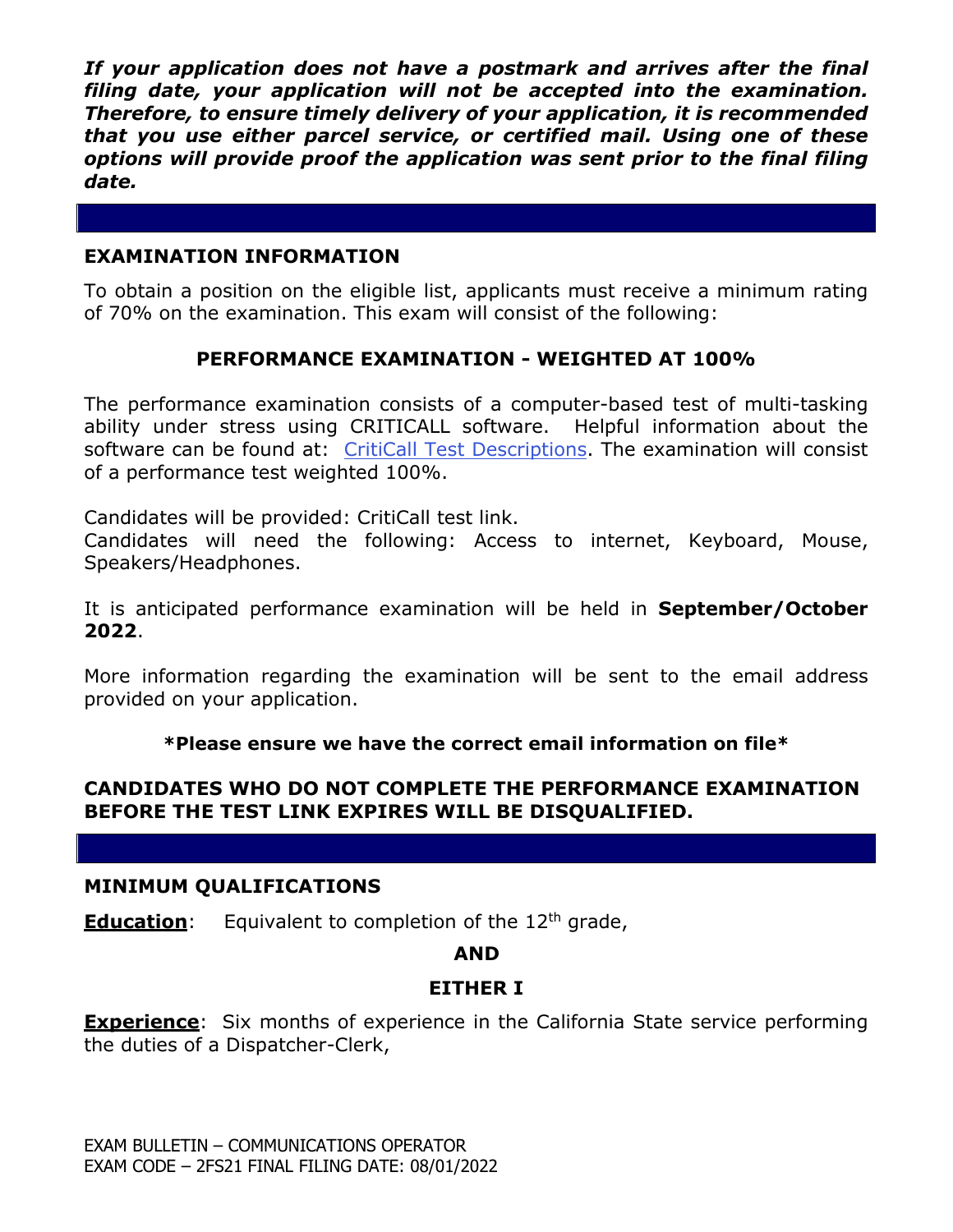**Experience**: One year of experience in dispatching work involving the operation of radio communications equipment/systems,

#### **OR III**

**Experience**: Two years of experience involving a substantial amount of direct and telephone contact with the public and the responsibility to perform numerous tasks simultaneously.

**NOTE: Applicants MUST submit the Supplemental Questionnaire which specifies the percentage of time spent per week performing duties involving direct and telephone contact with the public.**

#### **ELIGIBLE INFORMATION**

A Departmental eligible list will be established for the Department of Forestry and Fire Protection. This list will be abolished 12 months after it is established unless the needs of the service and conditions of the list warrant a change in this period.

### **REQUIREMENTS FOR PERFORMANCE EXAMINATION**

Accepted applicants are required to have a Keyboard, Mouse, Speaker/headphone, and access to the internet to take this examination. Microsoft Edge, Google Chrome, Firefox, and Safari are compatible web browsers.

The CritiCall test link will **NOT** work with any mobile device running on a mobile operating system (Android or IOS).

#### **Notice to Safari Users: Audio and video does not play automatically.**

#### **POSITION DESCRIPTION**

This is the entry, working, and journey level for this series. Employees work under general supervision in a Communications Center following established policies and procedures to perform a variety of duties. Duties include operating multifrequency/channel radio telephone systems and computer-aided transmitting and receiving equipment to receive calls from field units, telephones, or other sources; filling out dispatch logs or typing entries into computer terminals; receiving and transmitting reports of incidents and requests for assistance; answering telephone requests for information; relaying calls for emergency services vehicles, other law enforcement agencies, or other assistance requested by field units.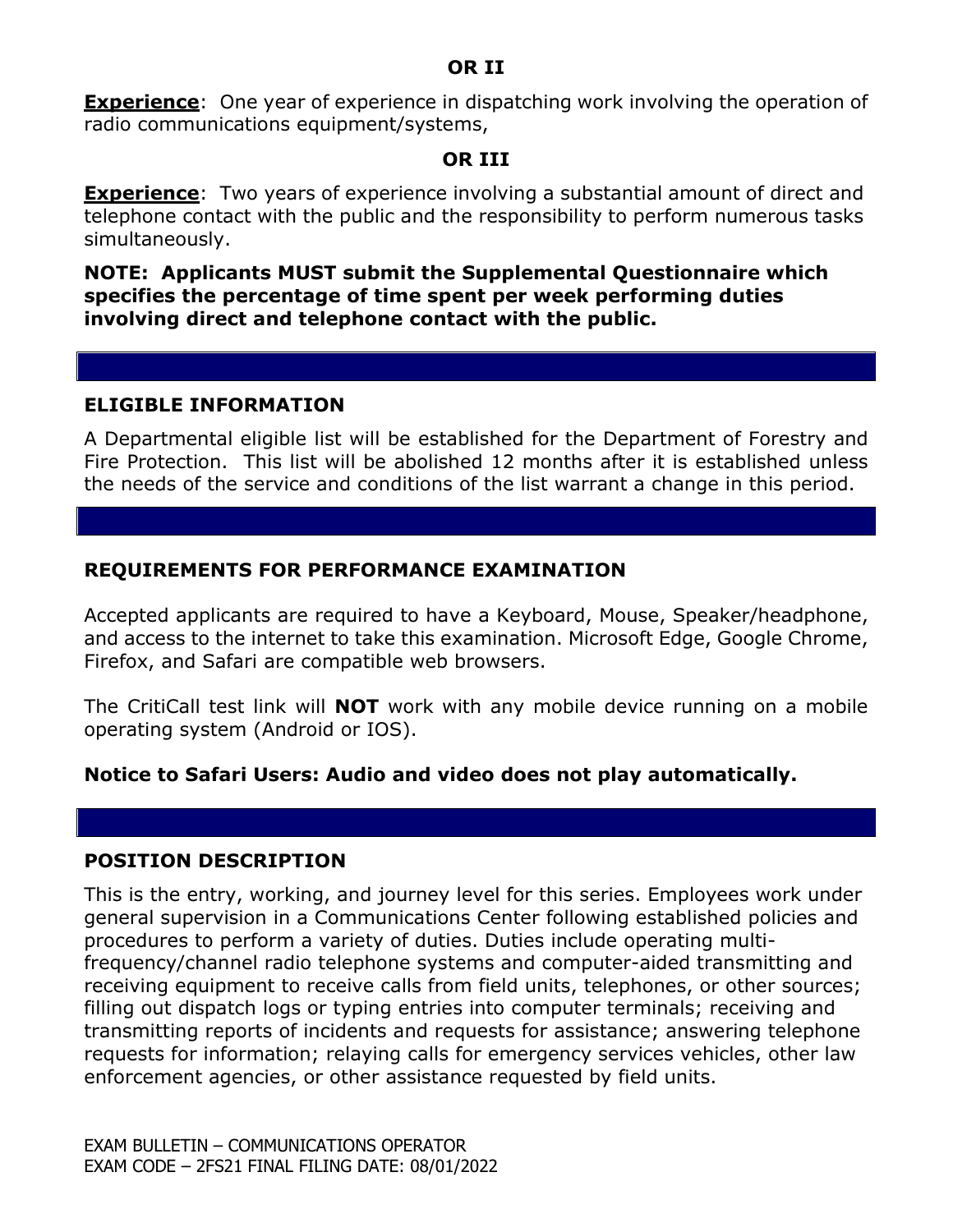At the full journey level, employees work under direction and perform all the above and select receivers and transmitters and adjust volume controls; dispatch units or other equipment to specific points as required; provide information as requested or required by officers in the field; and act as a lead person.

## **KNOWLEDGE, SKILLS, AND ABILITIES**

### *Knowledge of:*

- 1. Active listening techniques to obtain accurate and detailed information.
- 2. The use of computers for entering information into a database, generating documents, and communicating with others.
- 3. The structure and content of the English language including the meaning and spelling of words, rules of composition, and grammar to effectively convey information.
- 4. The geography of California to identify the location of topography, main highways, counties, and principle cities.
- 5. Alphanumeric sequences to input pertinent information.
- 6. Basic arithmetic.

## *Skill to:*

- 1. Deal effectively and appropriately with frustrated, angry, or otherwise emotional persons over the telephone, radio, and in the workplace to obtain pertinent information.
- 2. Effectively convey information verbally to relay information to appropriate parties.
- 3. Exercise tact, courtesy, and patience in all contacts to maintain professional relationships.
- 4. Read maps quickly and accurately to ensure precise dispatching and monitoring.
- 5. Effectively convey written information in English at a 12th grade level or equivalent to produce work product.
- 6. Use a computer to search the internet and/or database(s) to obtain necessary information needed for an effective job performance.
- 7. Communicate in writing in a manner that is mindful of the needs of the audience for effective correspondence.
- 8. Use various computer software and applications to convey information to others.
- 9. Type 40 words per minute accurately using a keyboard to complete work in a timely manner.
- 10. Use a computer to creature documents in Microsoft Office.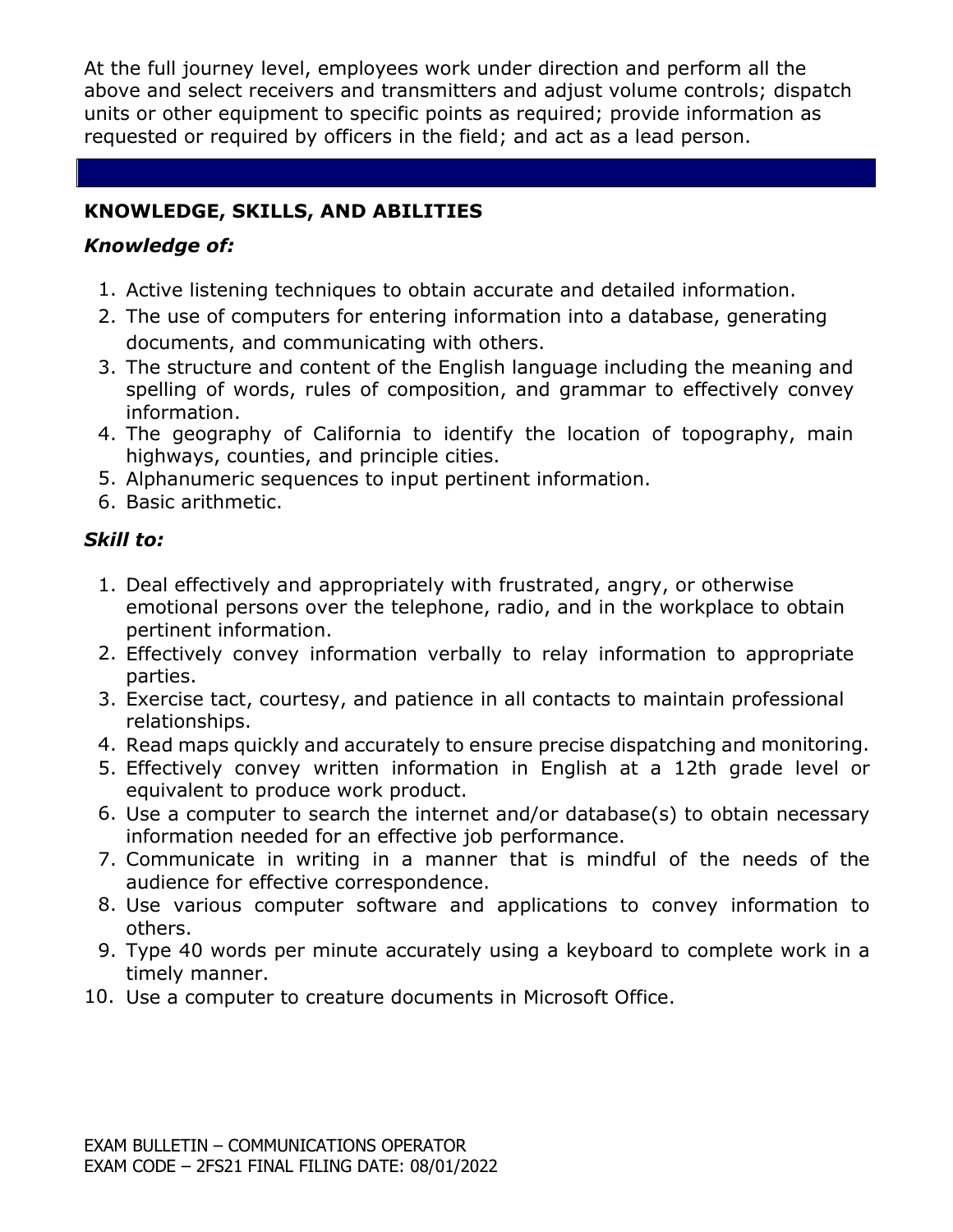# *Ability to:*

- 1. Perform multiple tasks simultaneously or in rapid sequence to operate and monitor a multitude of radio frequencies and a variety of highly technical communication systems and equipment.
- 2. Maintain composure under stress to exercise sound judgement in situations with a high consequence of error.
- 3. Shift back and forth between two or more activities or sources of information to conduct research, think critically, and multitask.
- 4. Enunciate clearly using a well-modulated voice for radio transmission.
- 5. Hear and identify the content of phone and radio transmissions in the presence of significant background noise.
- 6. Recognize when assistance is needed to know when to ask for support.
- 7. Work cooperatively with supervisors, peers, cooperators, and the general public to maintain good relationships with the Department.
- 8. Work independently with minimal supervision to be effective in a rapidly changing environment.
- 9. Reprioritize urgent assignments with short notice when new assignments are given.
- 10. Follow instructions precisely for an effective job performance.
- 11. Employ active listening to attain a more complete and accurate accounting of events by giving full attention to what other people are saying and voicing follow-up questions at appropriate times.
- 12. Work for long periods of time to ensure continuity of communication functions.
- 13. Think and act independently in order to react confidently, decisively, and quickly in emergency and non-emergency situations.
- 14. Function in a highly structured chain of command environment for a successful job performance.
- 15. Evaluate the content of a narrative or report to discern critical information from incoming calls.
- 16. Recognize the implications of new information to understand its impact on both current and future problem-solving and decision-making.
- 17. Read written sentences and paragraphs in work related documents to determine their content.
- 18. Recall a variety of situations and retain accurate information to a level sufficient to document that information into the appropriate system of record.
- 19. Adapt to changing work patterns to satisfy existing job needs.
- 20. Recognize when something is wrong or likely to go wrong in order to prevent problems.
- 21. Type quickly and accurately for an effective job performance.
- 22. Complete work tasks thoroughly and with attention to detail to ensure accuracy.
- 23. Reduce complicated information to simple, understandable language and explain it to others.
- 24. Concentrate on a task over a period of time in order to complete high-priority tasks without distractions.
- 25. Remain fair and unbiased when applying local, state, and federal laws, or department policies and procedures.

EXAM BULLETIN – COMMUNICATIONS OPERATOR EXAM CODE – 2FS21 FINAL FILING DATE: 08/01/2022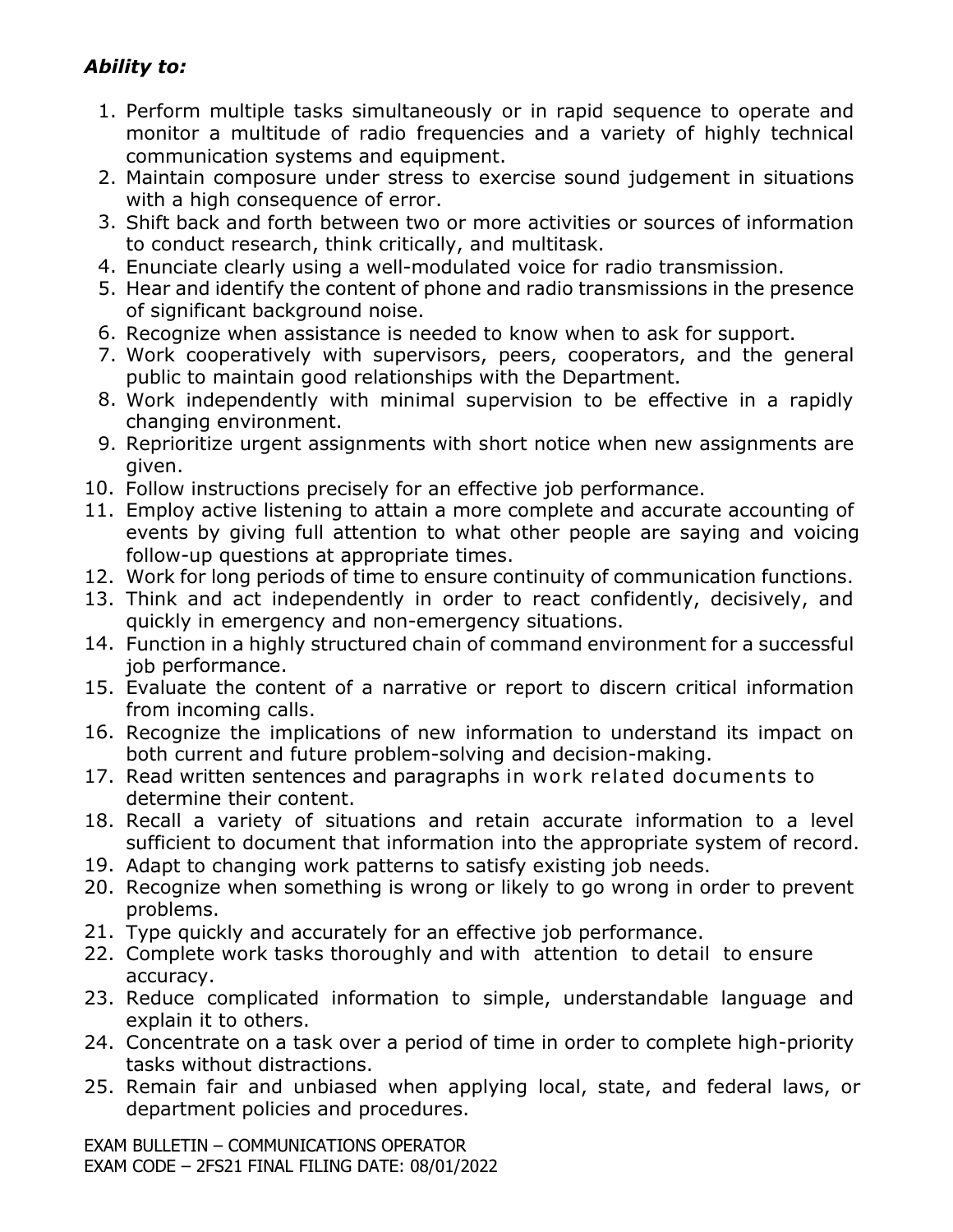- 26. Utilize effective time management to prioritize workload.
- 27. Sit for long periods of time to perform job duties.
- 28. Identify complex problems and review related information to develop and evaluate options and implement solutions.
- 29. Identify the strengths and weaknesses of alternatives to reach better solutions, conclusions, or approaches to problems.
- 30. Adjust future actions to adapt to the needs, expectations, or actions of others.
- 31. Apply general rules to specific problems to produce answers that make sense.
- 32. Combine pieces of information to form general rules or conclusions.
- 33. Think critically about alternatives by using logic and reasoning to judge the relative costs and benefits of potential actions.
- 34. Identify problems or issues which impact the progress of work projects or assignments.
- 35. Compare the similarities and differences among sets of letters, numbers, objects, pictures, or patterns to come to a conclusion.

## **VETERANS' PREFERENCE**

Veterans' Preference will be granted for this examination, pursuant to Government Code section 18973.1, effective January 1, 2014 as follows: 1) Any veteran, widow or widower of a veteran, or spouse of a 100 percent disabled veteran, who achieves a passing score in an entrance examination, shall be ranked in the top rank of the resulting eligibility list. Any veteran who has been dishonorably discharged or released is not eligible for Veterans' Preference. 2) An entrance examination is defined, under the law, as any open competitive examination. And 3) Veterans' Preference is not granted once a person achieves permanent civil service status. Veteran status is verified by the California Department of Human Resources (CalHR). Directions to apply for Veterans' Preference are on the Veterans' Preference Application (Std. Form 1093), which is available at [CAL HR Veterans Information.](https://jobs.ca.gov/CalHRPublic/Landing/Jobs/VeteransInformation.aspx)

## **CONTACT INFORMATION**

Department of Forestry and Fire Protection (916) 894-9580 CALFIREexams@fire.ca.gov

TDD is Telecommunications Device for the Deaf and is reachable only from phones Equipped with a TDD Device 1 (800) 735-2929 (TT/TDD) 1 (800) 735-2922 (Voice) STS is Speech-to-Speech Service for persons with a speech disability and is reachable at 1 (800) 854-7784 (California) or 1 (800) 947-8642 (Nationwide)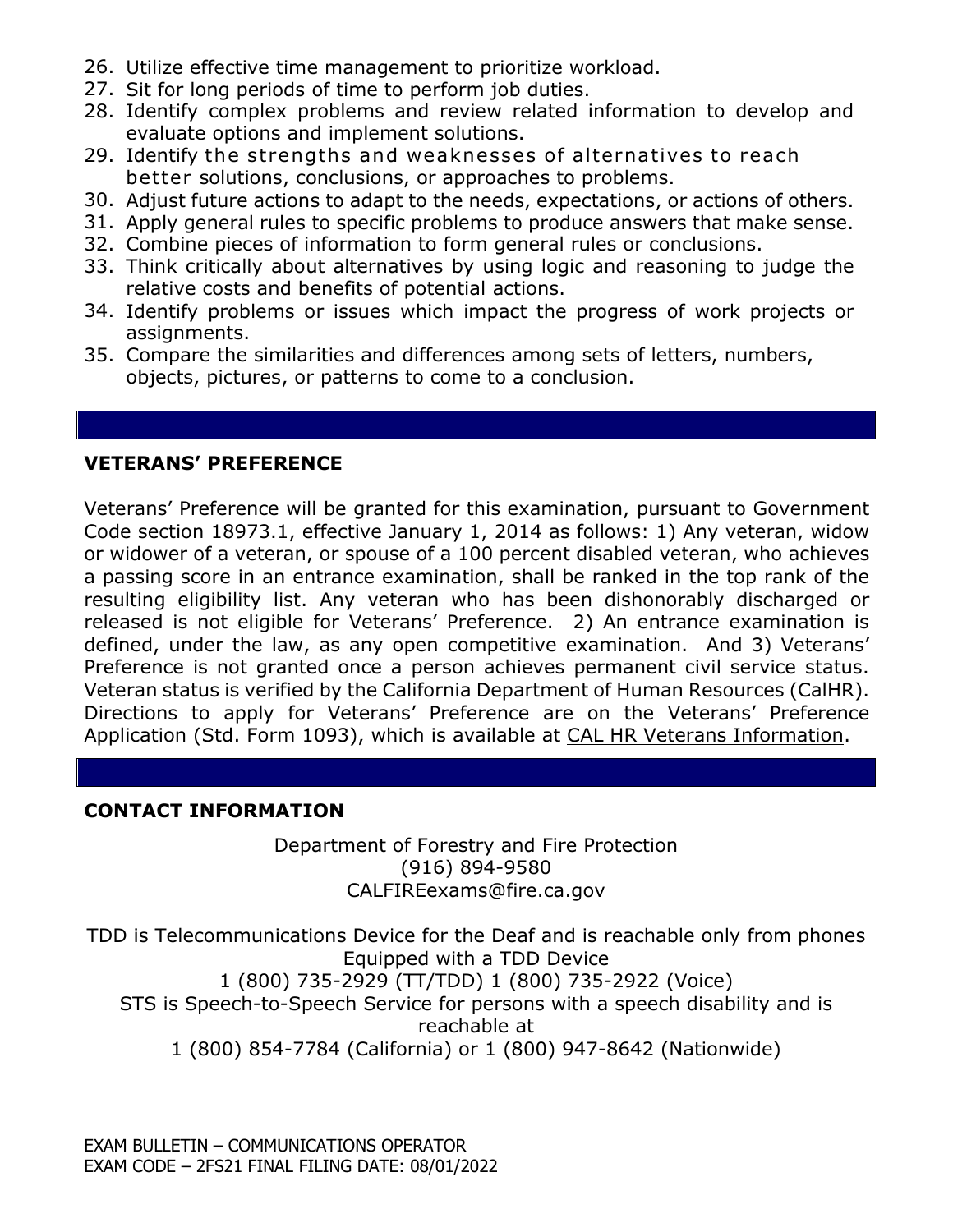#### **GENERAL INFORMATION**

**For all examinations (with or without a written feature)**, it is the candidate's responsibility to contact the Department of Forestry and Fire Protection, (916) 894-9580, three weeks after the cut-off/final filing date if he/she has not received a progress notification or notice to appear.

**If a candidate's notice** of oral interview or performance test fails to reach him/her three days prior to their scheduled appointment due to a verified postal error, he/she will be rescheduled upon written request.

**Examination Locations:** When a written test is part of the examination, it will be given in such places in California as the number of candidates and conditions warrant. However, locations of interviews or performance evaluations may be limited or extended as conditions warrant.

**Applications are available** [online](https://jobs.ca.gov/pdf/std678.pdf) at CalHR, local offices of the Employment Development Department and the testing Department on this job bulletin.

**If you meet the requirements** stated on this bulletin, you may take this examination, which is competitive. Possession of the entrance requirement does not assure a place on the eligible list. Your performance in the examination will be compared with the performance of the others who take this test, and all candidates who pass will be ranked according to their scores.

**The Department of Forestry and Fire Protection** reserves the right to revise the examination plan to better meet the needs of the service if the circumstances under which this examination was planned change. Such revision will be in accordance with civil service laws and rules and all competitors will be notified.

**General Qualifications:** Candidates must possess essential personal qualifications including integrity, initiative, dependability, good judgment, and ability to work cooperatively with others; and a state of health consistent with the ability to perform the assigned duties of the classification. A medical examination may be required. In open examinations, investigation may be made of employment records, and personal history and fingerprinting may be required.

**Eligible Lists:** Eligible lists established by competitive examination, regardless of date, must be used in the following order: 1) sub-divisional promotional, 2) Departmental promotional, 3) multi-Departmental promotional, 4) service-wide promotional, 5) Departmental open, 6) open. When there are two lists of the same kind, the older must be used first. Eligible lists will expire in one to four years unless otherwise stated on the bulletin.